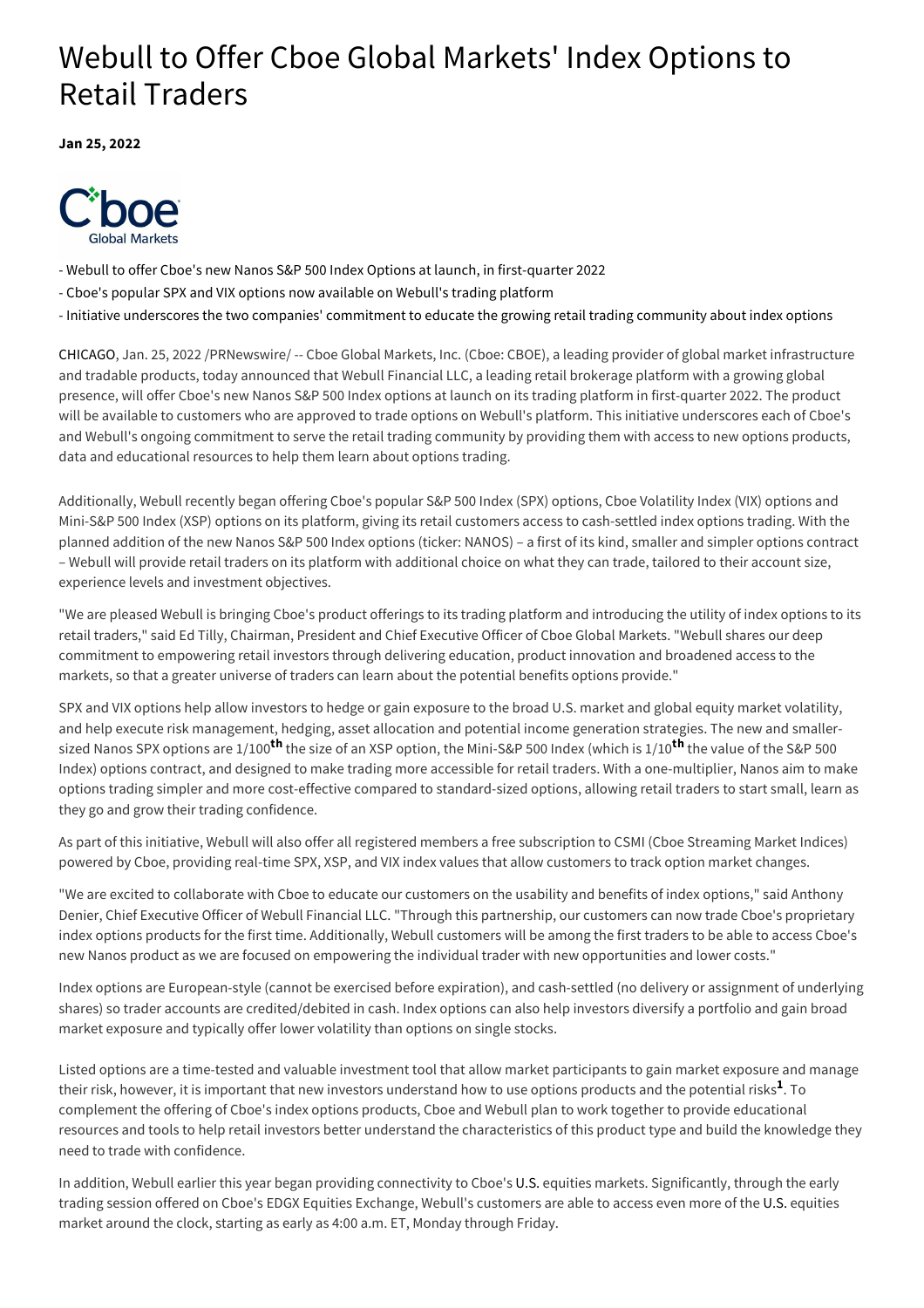To learn about Cboe's proprietary index options products, visit [www.cboe.com/tradable\\_products](https://c212.net/c/link/?t=0&l=en&o=3415121-1&h=1262420134&u=http%3A%2F%2Fwww.cboe.com%2Ftradable_products&a=www.cboe.com%2Ftradable_products). For information on Nanos by Cboe, visit [www.cboe.com/nanos.](https://c212.net/c/link/?t=0&l=en&o=3415121-1&h=928798519&u=http%3A%2F%2Fwww.cboe.com%2Fnanos&a=www.cboe.com%2Fnanos) To learn about Cboe's collaboration with Webull, visit [www.webull.com/cboe](https://c212.net/c/link/?t=0&l=en&o=3415121-1&h=2650186640&u=https%3A%2F%2Fwww.webull.com%2Fcboe&a=www.webull.com%2Fcboe).

## **About Cboe Global Markets, Inc.**

Cboe Global Markets (Cboe: CBOE), a leading provider of market infrastructure and tradable products, delivers cutting-edge trading, clearing and investment solutions to market participants around the world. The company is committed to operating a trusted, inclusive global marketplace, providing leading products, technology and data solutions that enable participants to define a sustainable financial future. Cboe provides trading solutions and products in multiple asset classes, including equities, derivatives and FX, across North America, Europe and Asia Pacific. To learn more, visit [www.cboe.com.](https://c212.net/c/link/?t=0&l=en&o=3415121-1&h=1829826642&u=http%3A%2F%2Fwww.cboe.com%2F&a=www.cboe.com)

### **About Webull Financial**

Webull Financial LLC is a broker-dealer registered with the Securities and Exchange Commission (SEC) and is a member of the Financial Industry Regulatory Authority (FINRA) and the Securities Investor Protection Corporation (SIPC). The headquarters of Webull Financial LLC is located at 44 Wall Street, New York, NY, USA. To learn more, visit: [www.webull.com.](https://c212.net/c/link/?t=0&l=en&o=3415121-1&h=3208146886&u=http%3A%2F%2Fwww.webull.com%2F&a=www.webull.com.) For information on options trading on Webull, visit: [https://www.webull.com/options](https://c212.net/c/link/?t=0&l=en&o=3415121-1&h=695240964&u=https%3A%2F%2Fwww.webull.com%2Foptions&a=https%3A%2F%2Fwww.webull.com%2Foptions).

| <b>Media Contacts</b>   |                                | <b>Analyst Contact</b>   |
|-------------------------|--------------------------------|--------------------------|
| Angela Tu (Cboe)        | <b>Catherine Toor (Webull)</b> | Kenneth Hill, CFA (Cboe) |
| $+1 - 646 - 856 - 8734$ | ctoor@5wpr.com                 | 1-312-786-7559           |
| atu@cboe.com            |                                | khill@cboe.com           |

#### CBOE-O

Cboe®, Cboe Global Markets®, Cboe Volatility Index®, FLEX®, VIX®, ®, and XSP® are registered trademarks and Nanos**<sup>SM</sup>,** nanos by  $\mathsf{C}$ boe Nano $\mathsf{S}^{\textsf{M}},$  Nano Options $\mathsf{S}^{\textsf{M}},$  Options Institute $\mathsf{S}^{\textsf{M}}$  are service marks of Cboe Exchange, Inc. or its affiliates. The S&P 500  $\,$ Index is proprietary to S&P Dow Jones Indices LLC. S&P®, S&P 500® and SPX® are registered trademarks of Standard & Poor's Financial Services, LLC and have been licensed for use with the S&P 500 Index by Cboe Exchange, Inc. Cboe Exchange's options on the S&P 500 Index are not sponsored, endorsed, marketed or promoted by S&P Dow Jones Indices and S&P Dow Jones Indices does not have any liability with respect thereto. All other trademarks and service marks are the property of their respective owners. © 2021 Cboe Exchange, Inc. All rights reserved.

Cboe Global Markets, Inc. and its affiliates do not recommend or make any representation as to possible benefits from any securities, futures or investments, or third-party products or services. Cboe Global Markets, Inc. is not affiliated with S&P. Investors should undertake their own due diligence regarding their securities, futures and investment practices. This press release speaks only as of this date. Cboe disclaims any duty to update the information herein.

Options involve risk and are not suitable for all investors. Prior to buying or selling an option, a person must receive a copy of Characteristics and Risks of Standardized Options (ODD). Copies of the ODD are available from your broker or from The Options Clearing Corporation, 125 S. Franklin Street, Suite 1200, Chicago, IL 60606 [\(investorservices@theocc.com\)](mailto:investorservices@theocc.com). The information in this document is provided for general education and information purposes only. No statement(s) within this document should be construed as a recommendation to buy or sell a security, or to provide investment advice. Supporting documentation for any claims, comparisons, statistics or other technical data in this document is available by contacting Cboe Global Markets at [www.cboe.com/contact](https://c212.net/c/link/?t=0&l=en&o=3415121-1&h=780999559&u=http%3A%2F%2Fwww.cboe.com%2Fcontact&a=www.cboe.com%2Fcontact). Past performance is not predictive of future returns.

Nothing in this announcement should be considered a solicitation to buy or an offer to sell any securities or futures in any jurisdiction where the offer or solicitation would be unlawful under the laws of such jurisdiction. Nothing contained in this communication constitutes tax, legal or investment advice. Investors must consult their tax adviser or legal counsel for advice and information concerning their particular situation.

Cboe Global Markets, Inc. and its affiliates, to the maximum extent permitted by applicable law, make no warranty, expressed or implied, including, without limitation, any warranties as of merchantability, fitness for a particular purpose, accuracy, completeness or timeliness, the results to be obtained by recipients of the products and services described herein, or as to the ability of the S&P 500 indexes to track the performance of the general market or any segment thereof, and shall not in any way be liable for any inaccuracies or errors. Cboe Global Markets, Inc. and its affiliates have not calculated, composed or determined the constituents or weightings of the securities that comprise the S&P 500 indexes and shall not in any way be liable for any inaccuracies or errors.